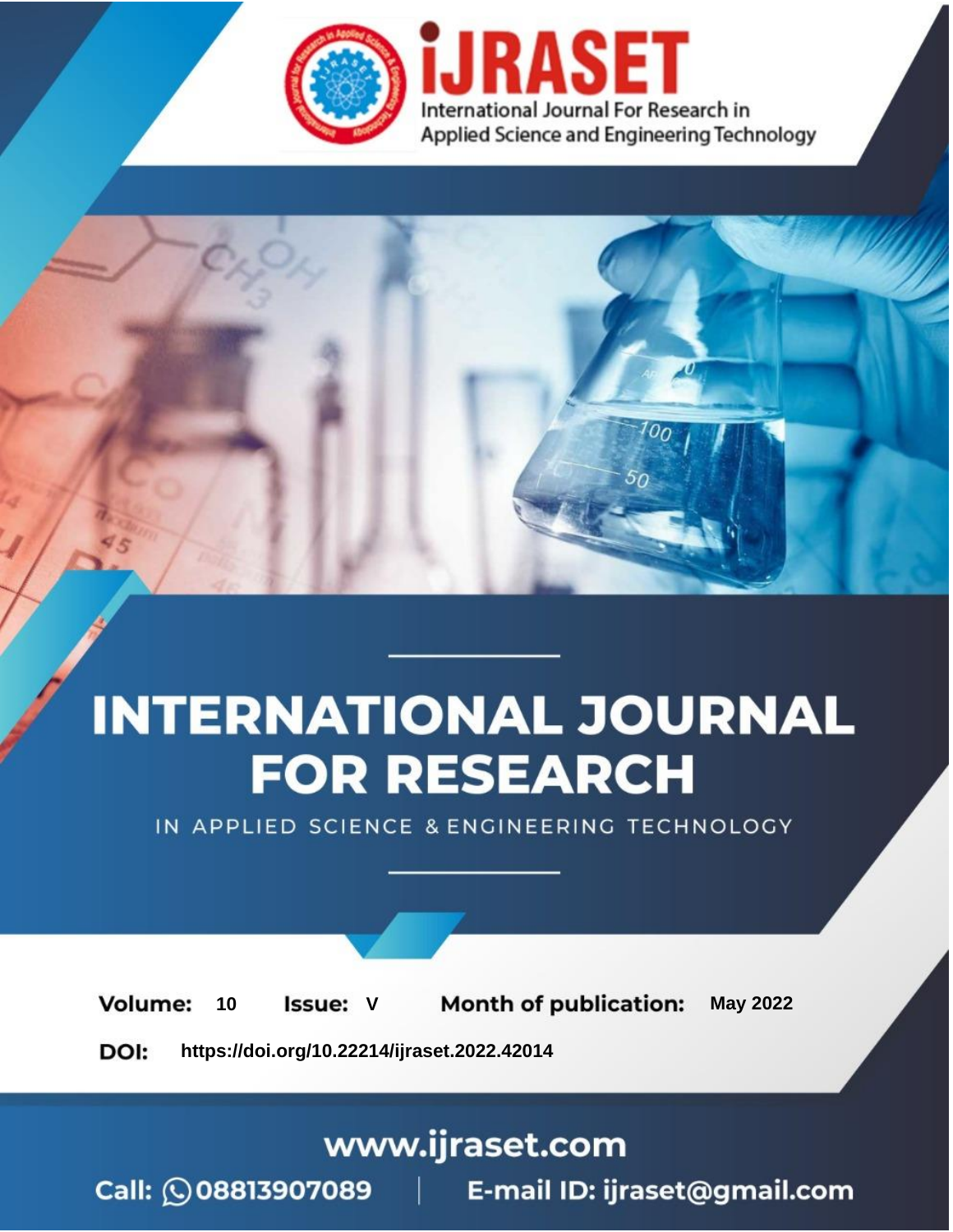

International Journal for Research in Applied Science & Engineering Technology (IJRASET**)**  *ISSN: 2321-9653; IC Value: 45.98; SJ Impact Factor: 7.538 Volume 10 Issue V May 2022- Available at www.ijraset.com*

# **Designing of I – BOT for Stress Relief**

Prof. Kalyani Pendke<sup>1</sup>, Avanti Sayare<sup>2</sup>, Vishal Chore<sup>3</sup>, Manish Wasnik<sup>4</sup> *1, 2, 3, 4Department of CSE, Rajiv Gandhi College of Engineering & Research, Nagpur, Maharashtra, India*

*Abstract: A Chatbot is a software application used to conduct an online chat conversation via text or text-to- speech, rather of furnishing direct contact with a live human agent. Designed to convincingly pretend the way a human would bear as a conversational mate. In the proposed system, we presented a chatbot that generates a positive response to user queries. The Proposed System is grounded on Artificial Intelligence Chatbot. This chatbot provides a vast intelligent base that can help pretend problem- solving for humans. We can help if the user has any problems or he wants to share something then our chatbot understands their problem and gives a positive reply to them. Keywords: Chatbot, Artificial Intelligence, human agent*

# **I. INTRODUCTION**

The creation and analysis of intelligent agents (software and machine) are called Artificial Intelligence, or AI. It can be implemented in nearly every sphere of work. Intelligent machines can do numerous tasks – from labor work to sophisticated operations, Prominent trends in this field are human brain stimulation, natural- language processing, neutral working, etc. One of the typical examples of an AI system is a "chatbot". A chatbot is a computer that responds like an intelligent entity when conversed with. The conversation may be through text or voice. Any chatbot program understands one or further human languages through Natural Language Processing. Due to this, the system interprets human language input using information fed to it. A popular illustration of a chatbot is the ALICE Bot (Artificial Linguistic Internet Computer Entity), which utilizes AIML pattern matching ways."Turing test"is one of the most popular measures of intelligence in similar systems. According to it, if a panel of human beings conversing with an unknown reality [1].

When there's no one to talk to or when someone is let interested in talking or communicating with another person, by this also one can be under stress or a mental illness. However, the user can use a chatbot can communicate with the chatbot, If this happens, the user can use a chatbot can communicate with the chatbot. And Chatbot will reply to the user in a positive aspect. Stress is part of being human, and it causes so many depression. Indeed high stress from serious illness, counterblockade, unemployed, or a painful life event may feel down or anxious. Fear and anxiety over your own and your loved ones' health, your financial condition or work, or the loss of support services you calculate on. Habitual health difficulties and mental health illnesses (similar as depression, anxiety, bipolar complaint, or schizophrenia) deteriorate a person's capacity to relate to others by affecting their thinking, feelings, mood, or conduct and serve each day [2]. So for this purpose, we proposed an AI- based chatbot. We created this chatbot using Flutter and Dialogflow Essential. This chatbot provides a vast intelligent base that can help pretend problem- solving for humans. We can help the user if the user has any problems or wants to share something also our chatbot understands their problem and gives a positive reply to them grounded on their input.

# **II. RELATED STUDY AND LITERATURE SURVEY**

Chatbots, or conversational interfaces as they're also known, present a new way for individuals to interact with computer systems. Traditionally, getting a question answered by a software program involved using a search engine, or filling out a form. A chatbot allows a user to simply ask questions in the same manner that they would address a human.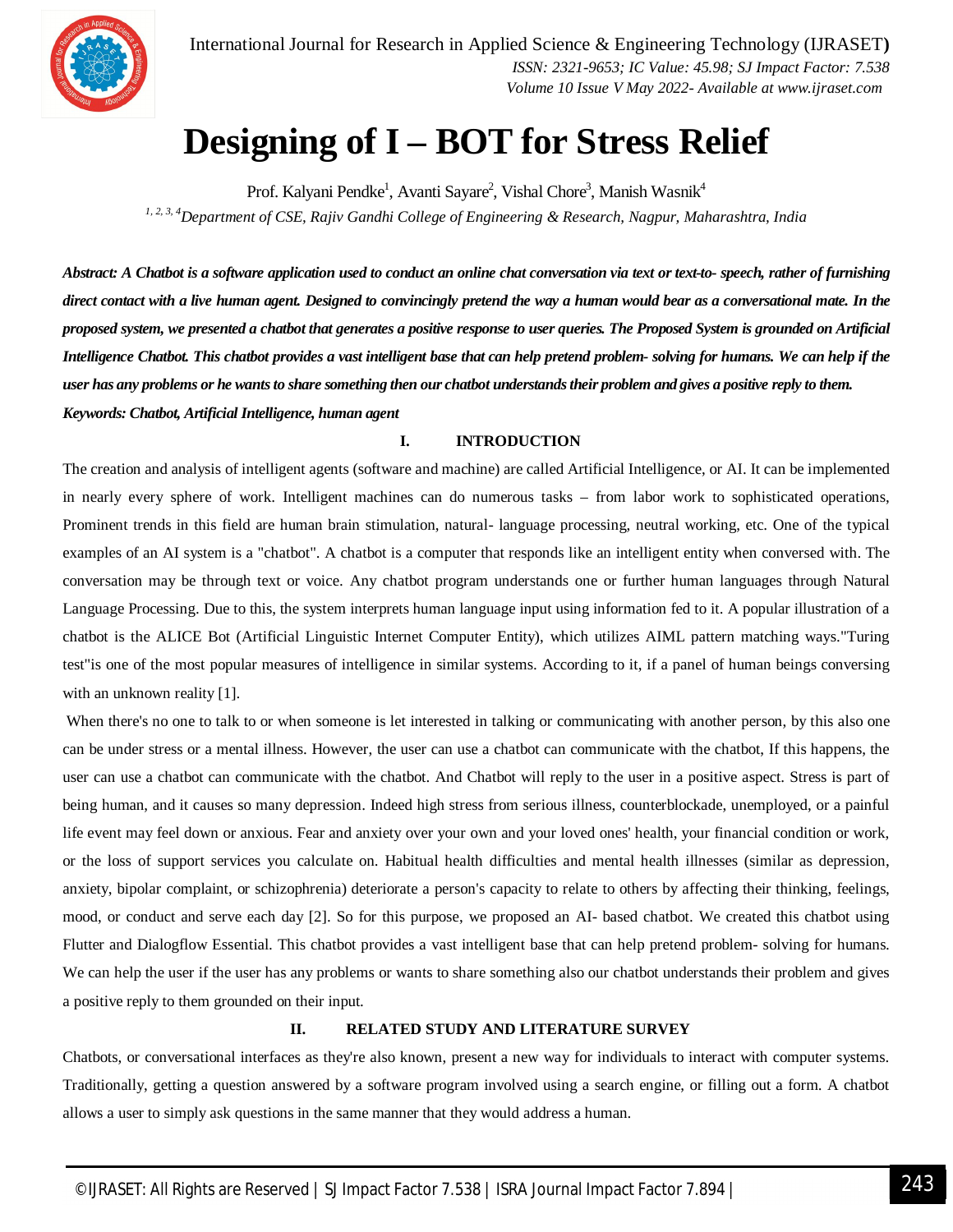

.

The most well- known chatbots presently are voice chatbots Alexa and Siri. Still, chatbots are presently being espoused at a high rate on computer chat platforms. The technology at the core of the rise of the chatbot is natural language processing ("NLP"). Recent advances in machine learning have greatly bettered the accuracy and effectiveness of natural language processing, making chatbots a feasible option for numerous associations.

This enhancement in NLP is firing a great deal of fresh exploration which should lead to continued- enhancement in the effectiveness of chatbots in the times to come. the Chatbot has a veritably bright future because in recent times we're going to see that it'll come veritably common as a website [3]. Eliza is the first NLP computer program created by Joseph Weizenbaum in 1964 [32]. Eliza is one of the first chatbot programs that are able of trying the Turing test. Eliza was firstly designed to emulate a psychotherapist. Eliza mimicked the conversation by using pattern matching technique and negotiation methodology that gave the users an vision that ELIZA understood the conversation. Chatbot named PARRY was the coming developed in 1972 by Kenneth Colby [33]. PARRY had a conversational strategy, which was a much more serious and advanced program than ELIZA. PARRY Chatbot was developed to pretend a paranoid individual with internal illness. PARRY was the first Chatbot that passed the Variation of the Turing test.

In recent times, exploration related to chatbot has been increase significantly to grease in several applications (4), (17), [18], [19], [20]. In the paper, we compactly reviewed the conversational system methodologies which would dissect the emotional quotient of the user and try to become their virtual psychiatrist once they began to sputter with the bot. A considerable quantum of work has been done in the field of emotional analysis on the text written by a user in a chatbot [17], [18]. One of the successful chatbots that have been in the market so far is Woebot [9]. Wysa [10], another chatbot analogous to Woebot, seems to be scripted occasionally which might annoy the user. According to Paul [21] and Youper [22], the world 's first- ever emotional health assistant has a mood tracker and helps keep track of the enhancement in one 's emotional and latterly, internal health. According to Marianne [23], Headspace helps manage the stress and anxiety of its users by motivating them to meditate and regular exercises

### **III. PROBLEM STATEMENT**

Lots of youthful generations are battling stress and mental illness. According to Association for Medical Education in the Eastern Mediterranean Region (AMEEMR) [27], few nursing scholars observed moderate to high- position stress and postgraduate scholars ( i.e. domestic, master's degree scholars) have shown symptoms of stress up to some orthopedic trainees have experienced stress very downward, etc. Apart from daily exercises and yoga, the most effective way to reduce internal illness is that someone should talk to him, but the problem is that if one has no one to talk to also one doesn't want to share his words with anyone. Thus, contemporary youth prefers talking to a machine rather than a human being. This led to the evolution of the idea of a therapeutic chatbot [4].

"Artificial intelligence chatbot is a technology that makes relations between man and machines using natural language possible. A chatbot can give responses to the user based on their Input. Users can share their problems or different effects to the chatbot and grounded on user input chatbot give an applicable response to the user. A chatbot is a conventional agent that's able to communicate with operators by using natural languages. As multitudinous chatbot platforms formerly live, there are still some problems in building data- driven systems because a huge quantum of data is needed for their development [3].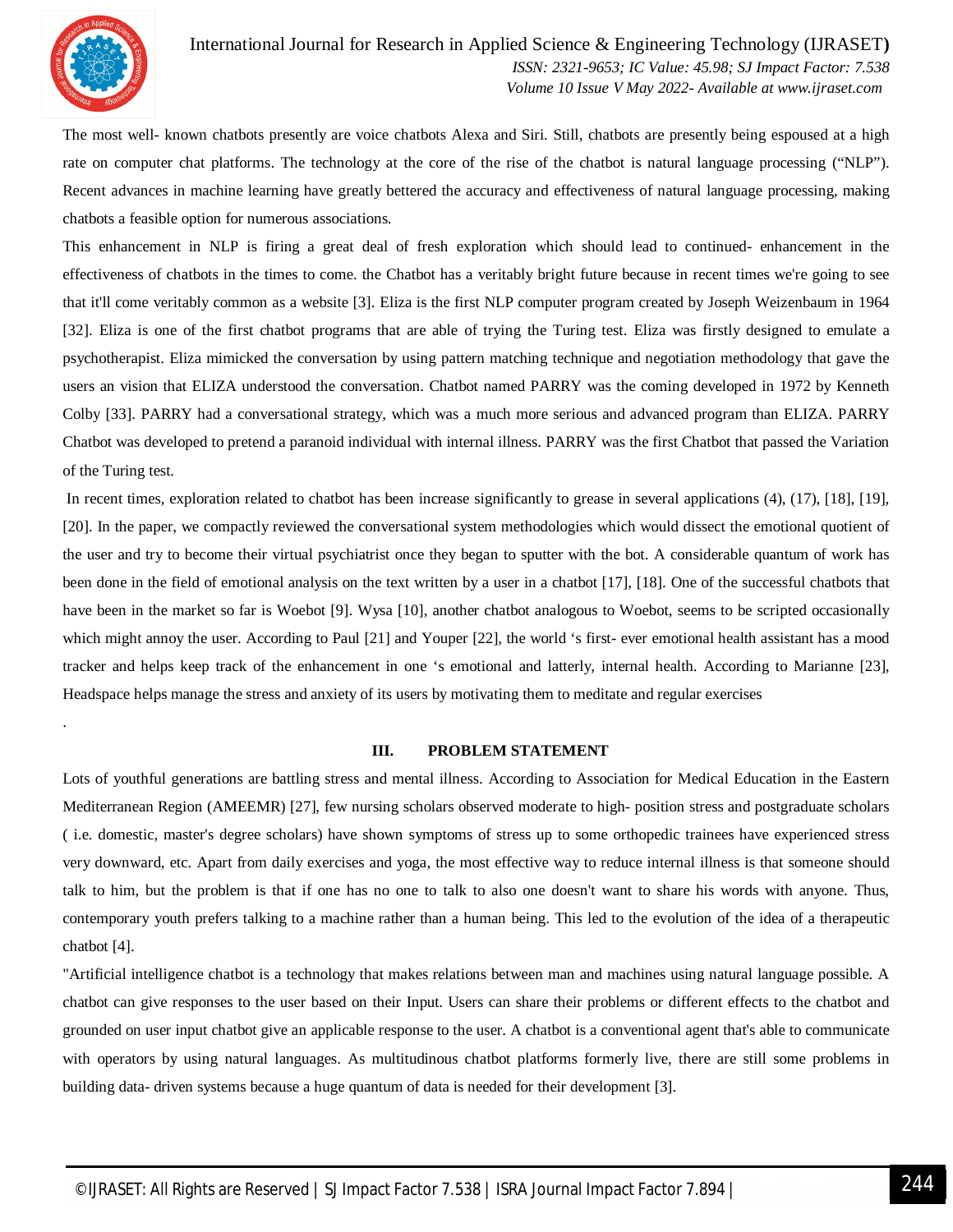

International Journal for Research in Applied Science & Engineering Technology (IJRASET**)**  *ISSN: 2321-9653; IC Value: 45.98; SJ Impact Factor: 7.538 Volume 10 Issue V May 2022- Available at www.ijraset.com*

# **IV. EXISTING SYSTEM**

The former chatbot is detecting the user's feelings and gives very little output of its mental illness. You're fine. You need rest In Intelligent chatbot to calculate a total negative percentage grounded on user total input and it gives responses similar as for Zero depression-No remedy demand, for Slightly stressed- Relaxation needed to shed stress, for Largely stressed-Reduce stress in life, for Slightly depressed- Engage in recreational conditioning but not give positive advice or reply to reduce their mental illness [2].

# **V. PROPOSED SYSTEM**

Our design is based on Artificial Intelligence-powered Chatbot. A Flutter is software that provides a user-friendly interface to make the connection easier and more accessible with the internet furnishing valid and dependable web services. We've created a sample chatbot Apk using flutter. Flutter is open source UI software development kit created by Google. It provides an interface. Where user shares their problem with a chatbot. This chatbot provides a vast intelligent base that can help pretend problem- solving for humans. We can help if the user has any problems or he wants to share commodity also our chatbot understands their problem and gives a positive reply to them. Our methodology includes API of Chatbot that will be developed with flutter which covers all the styling corridor and the outrage is used for performing the chatbot. The back- end part will be done with the dart programming language. In this backend, we use Dialogflow essentials to produce an agent and link with Goggle Cloud. It also contains various machine learning algorithms to learn the Chatbot by passing various user's responses and requests.

# *A. Dataset Description*

In this work, we're trying to develop a dataset for user intent discovery in text. We've broken this dataset into different corridor depending on the intent of the user which makes him happy or sad, stressed or depressed some common corridor are examinations, career, health, financial issues, relationship etc.



Fig. System Architecture Diagram

In System Architecture Diagram, the user gets input from the App/ Device and also it goes into the Dialogflow agent in Dialogflow Essential. The Dialogflow agent matches the end- user expression to the intent in the agent. The intent contains Training Phrases Action and parameters & Response and eventually, the user gets the output.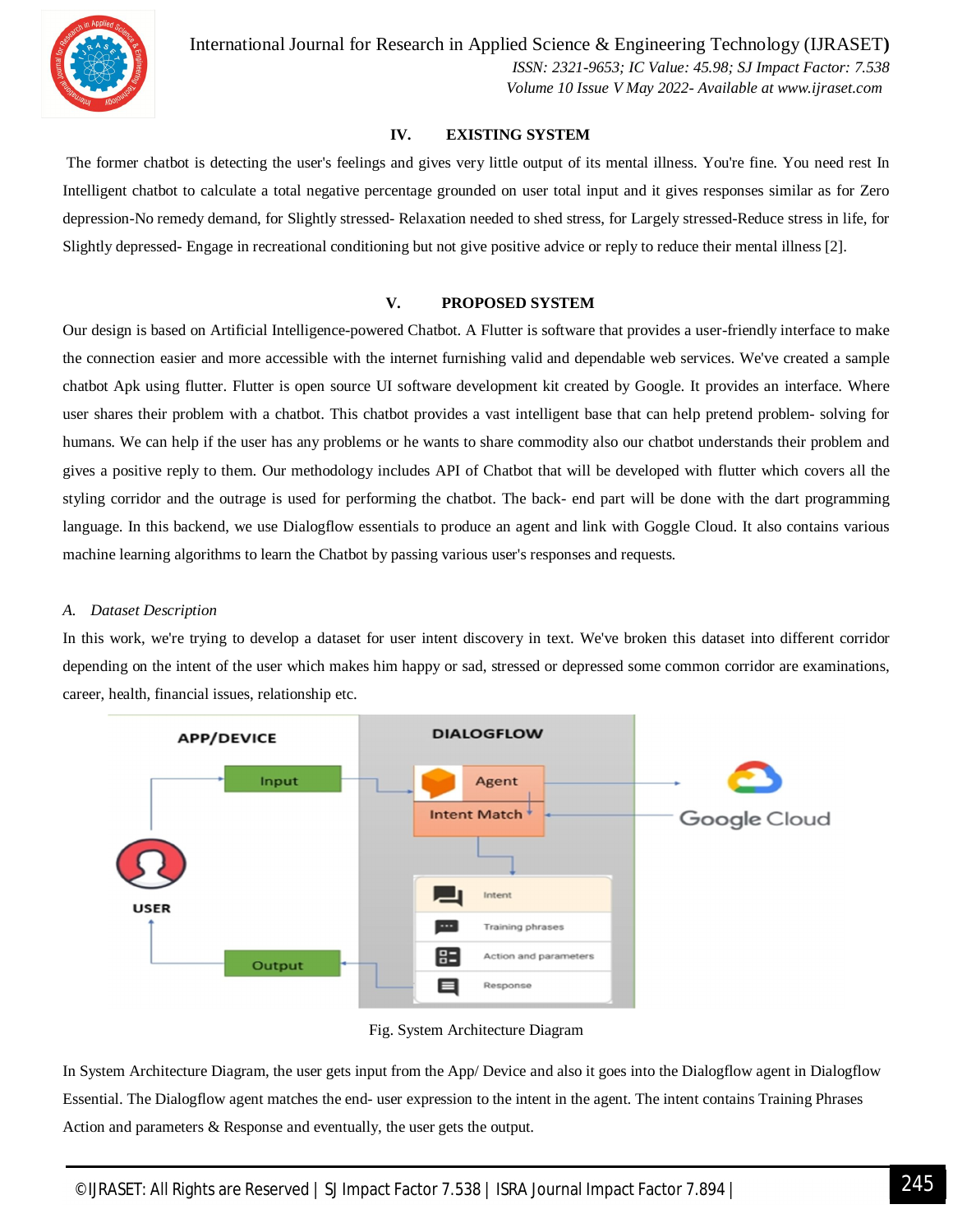

# International Journal for Research in Applied Science & Engineering Technology (IJRASET**)**  *ISSN: 2321-9653; IC Value: 45.98; SJ Impact Factor: 7.538 Volume 10 Issue V May 2022- Available at www.ijraset.com*

# *B. Agent*

A Dialogflow agent is a virtual agent that handles concurrent conversations with your end- users. It's a natural language understanding module that understands the nuances of human language. Dialogflow translates end- user text or audio during a discussion to structured data that your apps and services can understand. You design and make a Dialogflow agent to handle the types of exchanges needed for your system. A Dialogflow agent is analogous to a human call center agent. You train them both to handle anticipated discussion scripts, and your training doesn't need to be overly unequivocal.

## *C. Intent*

An intent categorizes an end- user intention for one discussion turn. For each agent, you define numerous intents, where your combined intents can handle a complete discussion. When an end- user writes or says commodity, referred to as an end- user expression, Dialogflow matches the end- user expression to the stylish intent in your agent. Matching an intent is also known as intent classification.

A basic intent contains the following

- *1) Training Phases:* When an end- user expression resembles one of these expressions, Dialogflow matches the intent. You do not have to define every possible illustration, because Dialogflow's erected-in machine learning expands on your list with other, analogous expressions.
- *2) Action:* We define an action for each intent. When an intent is matched, Dialogflow provides the action to our system, and we can use the action to spark certain conduct defined in our system.
- *3) Parameters:* When an intent is matched at runtime, Dialogflow provides the uprooted values from the end- user expression as parameters. Each parameter has a type, called the entity type, which dictates exactly how the data is uprooted. Unlike raw enduser input, parameters are structured data that can fluently be used to perform some sense or induce responses.
- *4) Responses:* This gives text responses return to the end- user. This provides the end- user with a positive answer. After this user can share further queries.

# **VI. RESULT**

With the help of dataset and Dialogflow essential, the user input works to the user's input in the following manner. When an enduser expression resembles one of these expressions, Dialogflow matches the intent that would lead to an effective and wanted affair..



The User sends their message and then the chatbot detects the intent of the input and also it gives a positive reply based on user intent.

Above fig. is an example of such intent.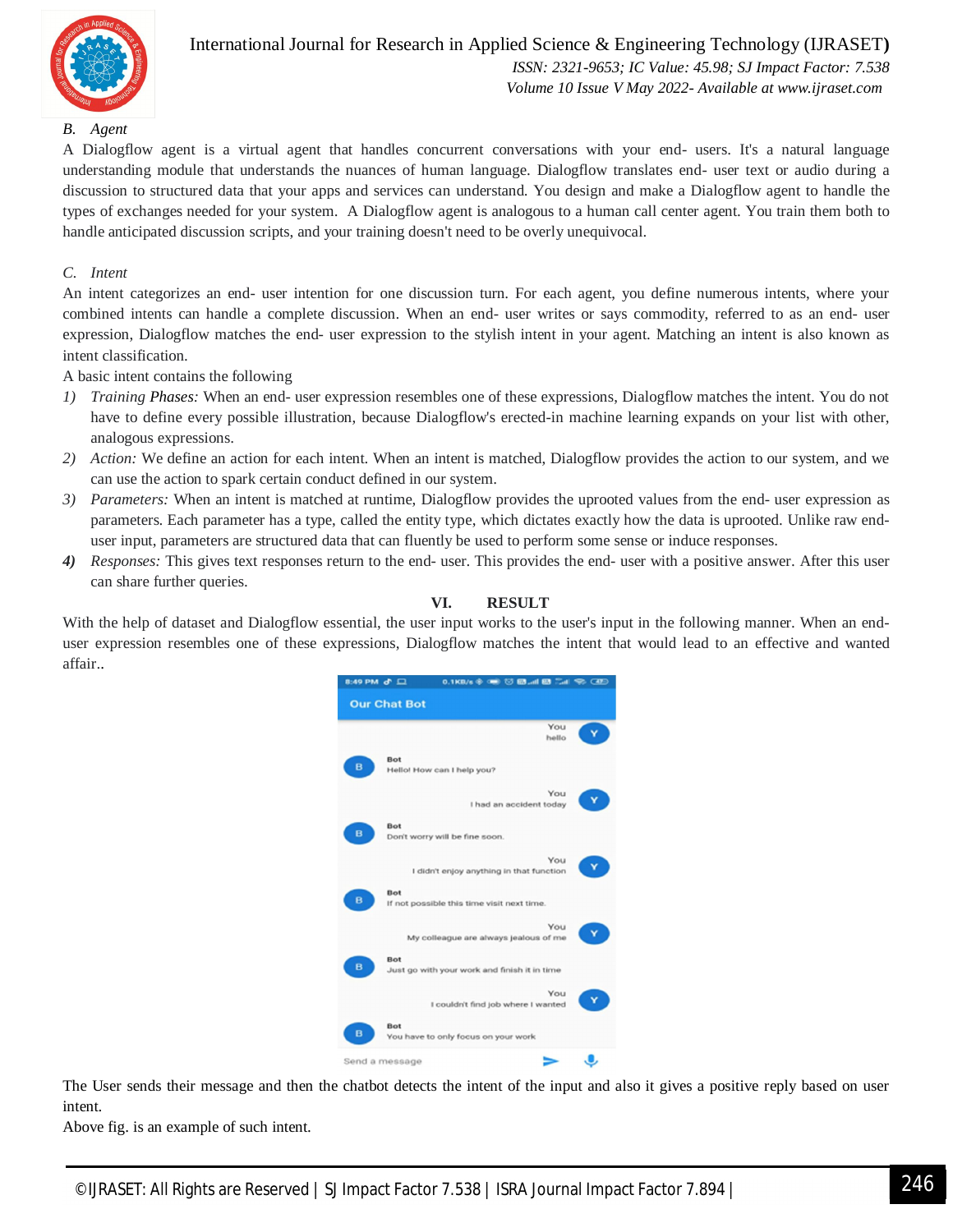

International Journal for Research in Applied Science & Engineering Technology (IJRASET**)**

 *ISSN: 2321-9653; IC Value: 45.98; SJ Impact Factor: 7.538 Volume 10 Issue V May 2022- Available at www.ijraset.com*

## **VII. CONCLUSION & FUTURE SCOPE**

In this design, we proposed a system where the user can ask their queries in textual format to our chatbot system and an applicable response is generated by the chatbot. The proposed methodology classifies the intent of users based on their input queries and gives them a positive response to their queries. In the future, we will increase accuracy for text classification methods. Presently, we've concentrated on minor details of the user as we believe that attending to their queries and easing them from the stress would be the need for further information about the user.

### **REFERENCES**

- [1] Anirudh Khanna, Bishwajeet Pandey, Kushagra Vashishta, Kartik Kalia, Bhale Pradeep Kumar and Teerath Das Chitkara, "A Study of Today's A.I. through ChatBots and Rediscovery of Machine Intelligence", 2015
- [2] Falguni Patel, Riya Thakore, Ishita Nandwani, Santosh kumar Bharti, "Combating Depression in Students using an Intelligent Chat Bot: A Cognitive Behavioral Therapy", IEEE ,2019.
- [3] Mohammed Saad Parbulkar, Munira Ansari, Saalim Shaikh, Talha Khan, Anupam Singh," Intelligent Chatbot", IJERT 2021
- [4] B Sharma, H. Puri, and D. Rawat, "Digital psychiatry-curbing depression using therapy chatbot and depression analysis," in 2018 Second International Conference on Inventive Communication and Computational Technologies (ICICCT), pp. 627–631, IEEE, 2018.
- [5] A Platform for Human-Chat bot Interaction Using Python
- [6] Bhaumik Kohli , Tanupriya Choudhury, Shilpi Sharma, Praveen Kumar.," A Platform for Human- Chat bot Interaction Using Python", IEEE , 2018.
- [7] Parth Thosani , Manas Sinkar, Jaydeep Vaghasiya, Radha Shankarmani," A Self Learning Chat-Bot from User Interactions and Preferences", IEEE , 2020.
- [8] Prakhar Srivastava, Nishant Singh," Automatized Medical Chat bot (Medibot)", IEEE, 2020.
- [9] K. K. Fitzpatrick, A. Darcy, and M. Vierhile, "Delivering cognitive behavior therapy to young adults with symptoms of depression and anxiety using a fully automated conversational agent (woebot): a randomized controlled trial," JMIR mental health, vol. 4, no. 2, p. e19, 2017.
- [10] B. Inkster, S. Sarda, and V. Subramanian, "An empathy-driven, conversational artificial intelligence agent (wysa) for digital mental well-being: real-world data evaluation mixed-methods study," JMIR mHealth and uHealth, vol. 6, no. 11, p. e12106, 2018.
- [11] Jitendra Purohi, Aditya Bagwe, Rishbh Mehta, OjaswiniMangaonkar, Elizabeth George, "Natural Language Processing based Jaro-The Interviewing Chatbot" , IEEE, 2019.
- [12] Bhavika R. Ranoliya , Nidhi Raghuwansh and Sanjay Singh , "Chatbot for University Related FAQs", IEEE, 2017.
- [13] Ankil Shah, Bhargav Jain, Bhavin Agrawal, Saurabh Jain, Simon Shim, "Problem Solving Chat bot for Data Structures" ,IEEE, 2018.
- [14] Neelkumar P. Patel, Devangi R. Parikh, "AI and Web-Based Human-Like Interactive University Chat bot (UNIBOT)", IEEE,2019.
- [15] Urmil Bharti, Deepali Bajaj, Hunar Batra, Shreya Lalit, Shweta Lalit, Aayushi Gangwan, "Med bot: Conversational Artificial Intelligence Powered Chat bot for Delivering Tele-Health after COVID-19",IEEE ,2020.
- [16] Prof. K .Bala, Mukesh Kumar, Sayali Hulawale, Sahil Pandita, "Chat-Bot For College Management System Using A.I", International Research Journal of Engineering and Technology(IRJET)
- [17] J. Jia, "The study of the application of a web-based chatbot system on the teaching of foreign languages," in Society for Information Technology & Teacher Education International Conference, pp. 1201– 1207, Association for the Advancement of Computing in Education (AACE), 2004.
- [18] K. Chung and R. C. Park, "Chatbot-based heathcare service with a knowledge base for cloud computing," Cluster Computing, pp. 1–13, 2018.
- [19] M. Dahiya, "A tool of conversation: Chatbot," International Journal of Computer Sciences and Engineering, vol. 5, no. 5, pp. 158–161, 2017.
- [20] H. Al-Zubaide and A. A. Issa, "Ontbot: Ontology based chatbot," in International Symposium on Innovations in Information and Communications Technology, pp. 7–12, IEEE, 2011.
- [21] P. McGregor, "The best 15 mental health apps," 2018.
- [22] C. Shu, "Youper, a chatbot that helps users navigate their emotions," 2019.
- [23] M. Marianne, "10 apps to help with depression in 2019," 2019.
- [24] T. Satish and A. Punkit, "Emotion detection in text," 2016.
- [25] T. Kiss and J. Strunk, "Unsupervised multilingual sentence boundary detection," Computational Linguistics, vol. 32, no. 4, pp. 485–525, 2006
- [26] H.-Y. Shum, X.-d. He, and D. Li, "From eliza to xiaoice: challenges and opportunities with social chatbots," Frontiers of Information Technology & Electronic Engineering, vol. 19, no. 1, pp. 10–26, 2018.
- [27] I. J. Ribeiro, R. Pereira, I. V. Freire, B. G. de Oliveira, C. A. Casotti, and E. N. Boery, "Stress and quality of life among university students: A systematic literature review," Health Professions Education, vol. 4, no. 2, pp. 70–77, 2018.
- [28] D. Britz, "Understanding convolutional neural networks for nlp," 2015.
- [29] J. Wang, Z. Wang, D. Zhang, and J. Yan, "Combining knowledge with deep convolutional neural networks for short text classification.," in IJCAI, pp. 2915– 2921, 2017.
- [30] T. N. Sainath, O. Vinyals, A. Senior, and H. Sak, "Convolutional, long short-term memory, fully connected deep neural networks," in 2015 IEEE International Conference on Acoustics, Speech and Signal Processing (ICASSP), pp. 4580–4584, IEEE, 2015.
- [31] Z. Yang, D. Yang, C. Dyer, X. He, A. Smola, and E. Hovy, "Hierarchical attention networks for document classification," in Proceedings of the 2016 conference of the North American chapter of the association for computational linguistics: human language technologies, pp. 1480– 1489, 2016.
- [32] [https://en.wikipedia.org/wiki/ELIZA
- [33] https://en.wikipedia.org/wiki/PARRY